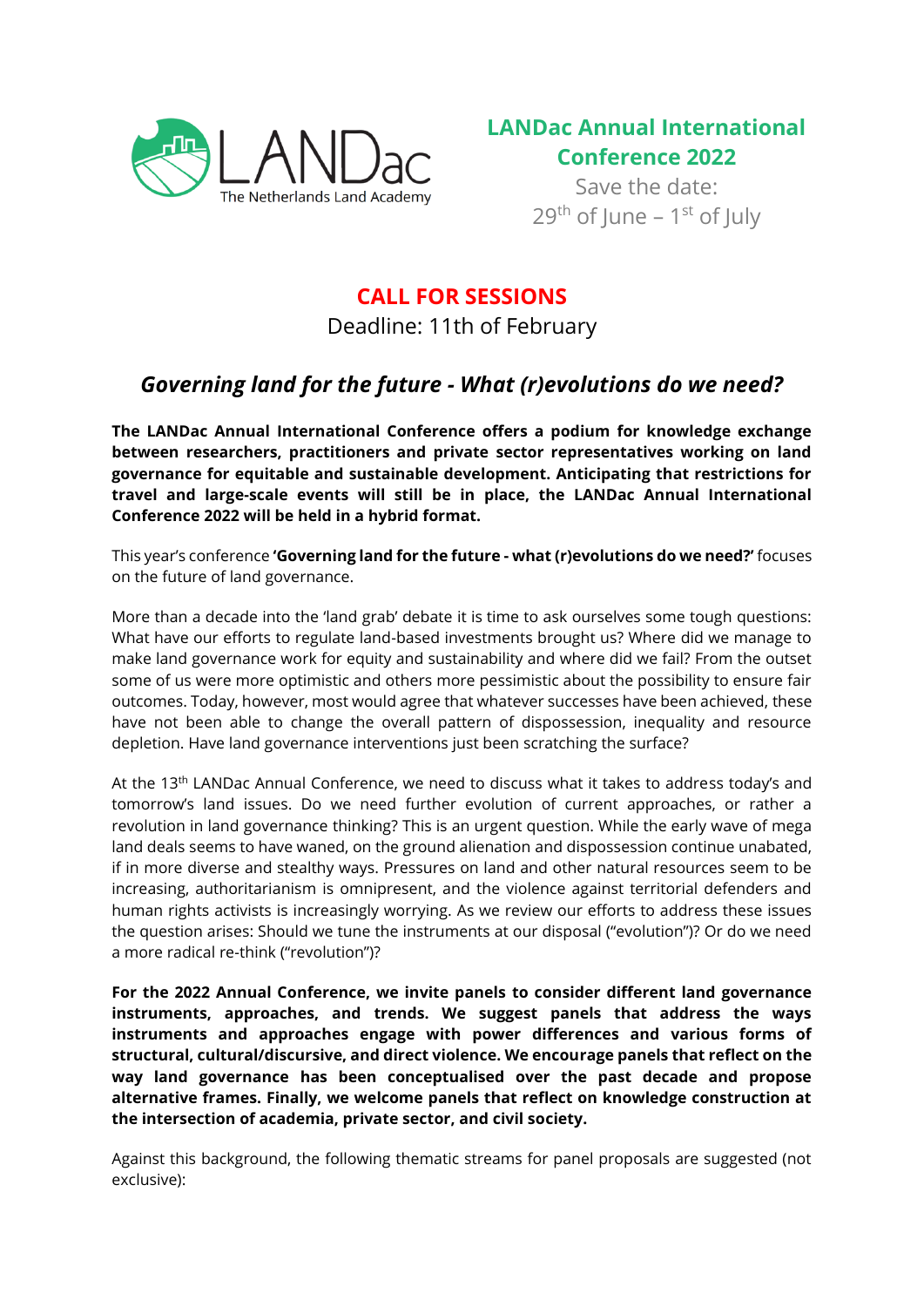- **Ethics, due diligence, and responsible investment**: What lessons can be drawn from a decade of attempts to regulate land-based investment? What track records do we find in different contexts, rural or urban, conflict- or disaster-affected? What is the scope for "responsible" investment in an unequal world?
- **Consultation, participation, and how to make it real**: We have seen too many instances where consultation is a mere ritual and participation just instrumental. What is there to learn about places where things went right? What promises do emancipatory approaches hold?
- **Protecting the land rights of the poor**: The past decade has seen an upsurge in land registration and formalisation projects (many of them using "pro-poor" approaches). What evidence do we have that these interventions provide the desired protection against encroachment and land grabbing (big or small)? What have we learnt about the challenges and risks involved? How do on the ground initiatives relate to (changes in) land laws?
- Advocacy and shrinking civic space: Civil society organizations in defence of land rights and the environment are increasingly under pressure. Civic space in many countries is shrinking, authoritarian regimes undo earlier forms of protection, and violence (sometimes lethal) against activists continues to rise. Do we understand enough of how this works? Do we have any answers?
- **Climate justice**: It is now evident that the climate agenda implies additional pressures on resources and space on a global scale. In view not only of climate change, but also of mitigation measures and the energy transition: How can we deal with climate change in a just way?

### **Hybrid conference format**

As possibilities for travelling and coming together remain unclear for the coming year, the LANDac Annual International Conference 2022 will be held in a hybrid format, with the programme combining both online and on-site sessions. More information on the exact format will follow as soon as possible.

The programme of this conference will include a diversity of keynote speakers who will share their own message about the (r)evolutions in governing land for the future. Keep an eye on the LANDac [website](https://www.landgovernance.org/) for updates.

#### **Submitting a session**

We now invite session proposals for the LANDac Annual International Conference 2022. Submission for session proposals is open until 11th of February. Session proposals must be submitted **in English** via email to[: landacconference2022@gmail.com.](mailto:landac2021@gmail.com) Abstracts for papers will be invited after the session proposals have been reviewed. You can **[download the format for](https://www.landgovernance.org/submission-form-call-for-sessions-landac-international-annual-conference-2022)  [session proposals here.](https://www.landgovernance.org/submission-form-call-for-sessions-landac-international-annual-conference-2022)**

LANDac will provide the infrastructure for both the online and offline sessions. Please indicate in your proposal if you prefer an online or offline session.

#### **Registration and fees**

Registration for the conference will open in Spring 2022 and close mid-June 2022. Fees will be differentiated for online and live participation and will be communicated shortly.

*Organising committee 2021: Joanny Bélair (Utrecht University and LANDac), Wytske Chamberlain (LANDat-scale, LANDac), Gemma van der Haar (Wageningen University and LANDac), Mayke Kaag (Leiden University), Divyani Kohli (ITC Twente), Ezra Litjens (LANDac), Guus van Westen (Utrecht University and LANDac), Annelies Zoomers (Utrecht University).*